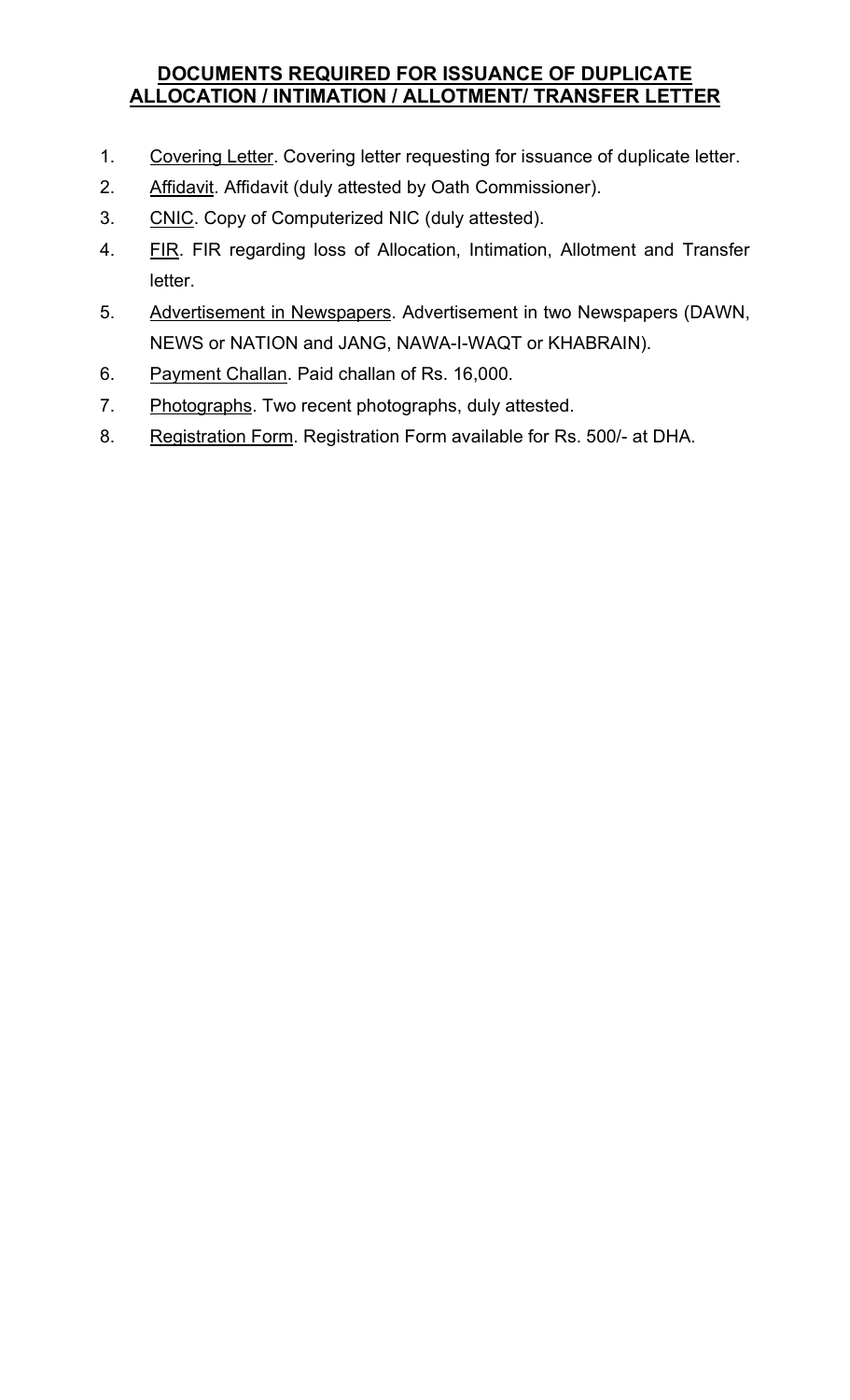| From: |  |  |  |  |  |  |  |  |  |
|-------|--|--|--|--|--|--|--|--|--|
|       |  |  |  |  |  |  |  |  |  |

 $\overline{\phantom{a}}$  ,  $\overline{\phantom{a}}$  ,  $\overline{\phantom{a}}$  ,  $\overline{\phantom{a}}$  ,  $\overline{\phantom{a}}$  ,  $\overline{\phantom{a}}$  ,  $\overline{\phantom{a}}$  ,  $\overline{\phantom{a}}$  ,  $\overline{\phantom{a}}$  ,  $\overline{\phantom{a}}$  ,  $\overline{\phantom{a}}$  ,  $\overline{\phantom{a}}$  ,  $\overline{\phantom{a}}$  ,  $\overline{\phantom{a}}$  ,  $\overline{\phantom{a}}$  ,  $\overline{\phantom{a}}$ 

To: The Secretary DHA Gujranwala Cantt

#### Subject: **Issuance of Duplicate Intimation / Allocation / Allotment or** Transfer Letter of Plot / Property No. 39 Sector **Phase**

Sir,

1. I have misplaced / lost the original Intimation Letter / Allocation Letter, Allotment Letter / Transfer Letter of my said plot. I have executed necessary papers, which are appended herewith for issuance of duplicate letter, please.

2. Following documents are attached.

- a. Affidavit (duly attested by Oath Commissioner).
- b. Copy of Computerized NIC (duly attested).
- c. FIR regarding loss of Allocation, Intimation, Allotment and Transfer letter.
- d. Advertisement in two Newspapers (DAWN, NEWS or NATION and JANG, NAWA-I-WAQT or KHABRAIN).
- e. Paid challan of Rs. 16,000.
- f. Two recent photographs, duly attested.
- g. Registration Form available for Rs. 500/- at DHA.
- 3. Kindly issue the duplicate letter of the above said plot / property.

Yours Sincerely,

 $\overline{\phantom{a}}$  ,  $\overline{\phantom{a}}$  ,  $\overline{\phantom{a}}$  ,  $\overline{\phantom{a}}$  ,  $\overline{\phantom{a}}$  ,  $\overline{\phantom{a}}$  ,  $\overline{\phantom{a}}$  ,  $\overline{\phantom{a}}$  ,  $\overline{\phantom{a}}$  ,  $\overline{\phantom{a}}$  ,  $\overline{\phantom{a}}$  ,  $\overline{\phantom{a}}$  ,  $\overline{\phantom{a}}$  ,  $\overline{\phantom{a}}$  ,  $\overline{\phantom{a}}$  ,  $\overline{\phantom{a}}$ Signature Signature Signature Signature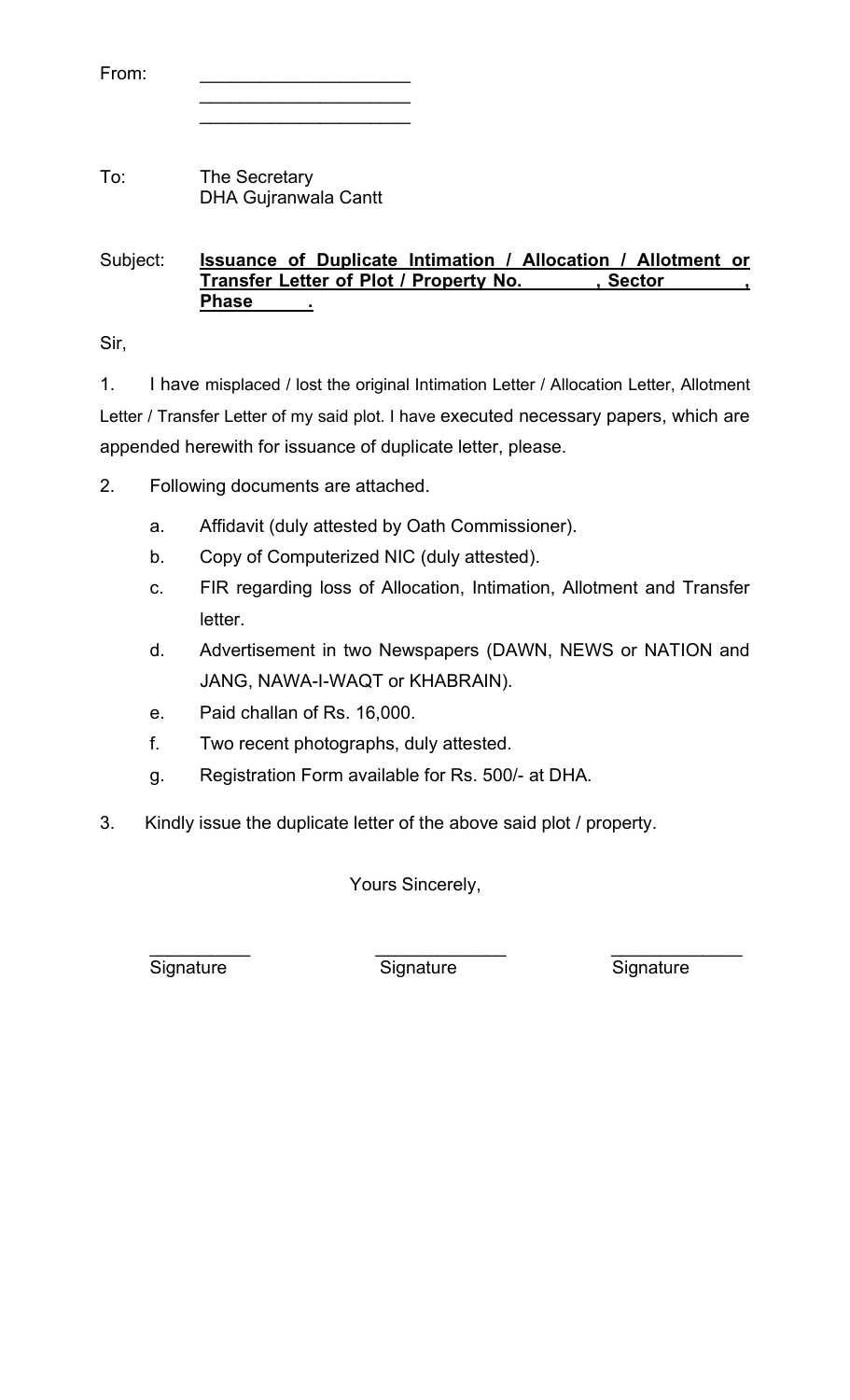# AFFIDAVIT

## (Worth Rs. 50)

### (For Duplicate Intimation / Allocation / Allotment and Transfer Letter)

| <br>$\sim$ | rocidont<br>$-$ |  |
|------------|-----------------|--|
|            |                 |  |

\_\_\_\_\_\_\_\_\_\_\_\_\_\_\_\_\_\_\_\_\_\_\_\_\_\_\_\_\_\_\_\_ in possession of my full faculties and senses and of my free will and without any coercion or duress, do hereby solemnly affirm and declare as under:-

- a. That I am a bonafied member of DHA Gujranwala vide Membership No. \_\_\_\_\_\_\_\_\_\_\_\_\_\_\_\_\_\_\_\_\_\_ and the owner of Plot No \_\_\_\_\_\_\_\_\_\_\_ Phase \_\_\_\_\_\_\_\_\_ measuring \_\_\_\_\_\_\_\_\_ situated at Defence Housing Authority Gujranwala.
- b. That I have misplaced / lost the original Intimation Letter / Allocation Letter, Allotment Letter / Transfer Letter of my said plot and the same has not been used by me or on my behalf for sale / gift or mortgage with financial Institute.
- c. That I may kindly be issued duplicate Allocation, Allotment / Transfer Letter.
- d. That if the original letter is found subsequently it will not be misused by me and the same will be surrendered to the Authority.
- e. That if any thing is found contrary to the above mentioned statement, I will be held responsible for the same and DHA will have the right to initiate legal remedial action as considered necessary.

#### DEPONENT

#### **VERIFICATION**

 Verified on Oath at Gujranwala Cantt, this \_\_\_\_\_\_\_\_\_\_\_\_\_ day of that the contents of above affidavit are true to the best of my knowledge and belief and nothing has been concealed there from.

#### DEPONENT